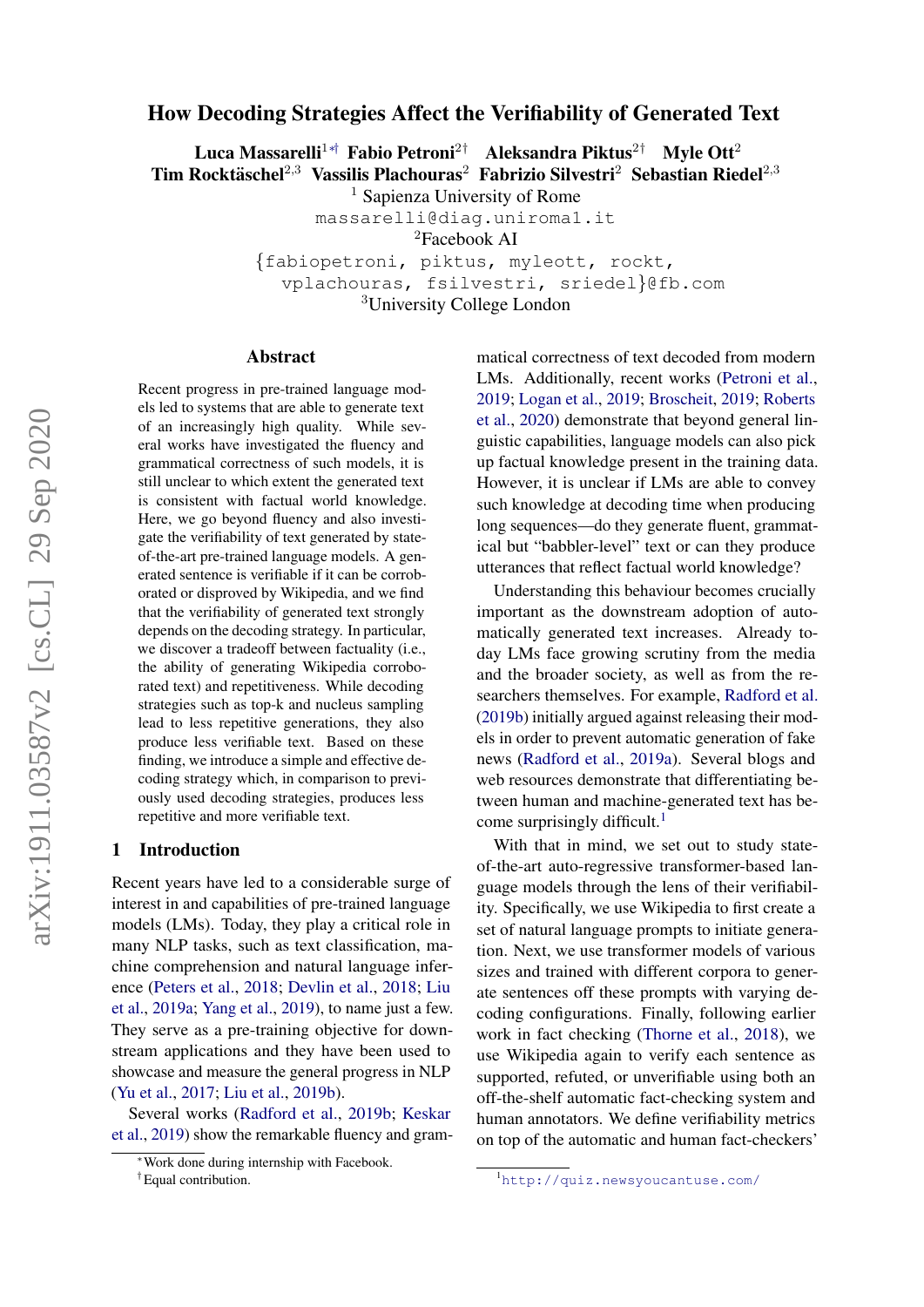evaluation outcomes (see Figure [1](#page-2-0) for a high-level overview).

The truthfulness of generated text can be traded off with other properties. For example, a decoding algorithm can generate the same true fact over and over again to produce many verifiable utterances, but this would be a poor outcome in terms of repetitiveness. Similarly, a model might generate ungrammatical text that cannot be verified as supported or refuted at all, and hence not as factually wrong either. Our experiments show that the text generated from auto-regressive transformer-based LMs, especially in their large versions (1.4B parameters), is almost always grammatical and fluent regardless of the configuration, but that repetitiveness can vary a lot. We hence focus on this dimension in our analysis and define metrics that combine repetitiveness with verifiability.

One of our main findings is that while sampling methods, such as top-k and nucleus, produce more natural and less repetitive text, they also generate fewer supported and more refuted statements. Beam search, on the other hand, shows much better performance along these dimensions at the cost of producing highly repetitive text. Based on these observations, and inspired by findings in [Holtz](#page-8-8)[man et al.](#page-8-8) [\(2019\)](#page-8-8), who showed how the probability of human text under language models is varying from token to token, we introduce a simple strategy: Delayed Beam Search (DELAYEDBS). In DELAYEDBS, we iterate between sampling and finding most likely utterances. By simply injecting stochasticity in the beginning of a sentence and then switching to beam search, we generate text that is less repetitive while at the same time scores well in terms of our verifiability metrics. Our main findings hold across several experimental settings, with varying training set size and model size.

To summarize, we make the following contributions: (i) we propose an experimental methodology to assess machine generated text with respect to repetitiveness and verifiability. (ii) we assess a wide range of decoding algorithms with respect to these dimensions, (iii) we introduce a novel decoding strategy that addresses some of the shortcomings of existing solutions, (iv) we carry out an annotation campaign to validate our findings and assess the quality of the automatic fact checking system.

# 2 Related Work

[Keskar et al.](#page-8-4) [\(2019\)](#page-8-4) trained CTRL, a large (1.63B parameters) pretrained language model that can be conditioned on style or content for controlling generated text. Users can, for example, specify the domain, entities, as well as relationships between entities, to control the generated text. While impressive, their work does not provide insights into the verifiability of the generated text.

Multiple efforts focus on improving text decoding with respect to different criteria. [Vijayakumar](#page-9-6) [et al.](#page-9-6) [\(2016\)](#page-9-6) and [Li et al.](#page-8-9) [\(2016\)](#page-8-9) introduce alternative scoring strategies to diversify the hypothesis tree explored by beam search. [Fan et al.](#page-8-10) [\(2018\)](#page-8-10) propose *top-k sampling*, *i.e.*, sampling from the top k tokens with the highest probability to generate stories. [Holtzman et al.](#page-8-8) [\(2019\)](#page-8-8) find that for the same neural language model, the choice of the decoding strategy can have a dramatic effect on the fluency and repetitiveness of the generation. They propose *nucleus sampling* as a way to increase diversity of the generated text while improving fluency. In our work, we find that while this strategy does create more fluent and less repetitive text, it does also result in a less factually true generation. [Cho et al.](#page-8-11) [\(2019\)](#page-8-11) choose to separate the generation and diversification steps altogether, and focus on leveraging content selection to map the input to diverse sequences. We describe various generation strategies in more detail in section [3.](#page-2-1)

[Welleck et al.](#page-9-7) [\(2019\)](#page-9-7) note that with nucleus sampling, per-token probabilities can be very low which they attribute to the likelihood training objective. They propose a novel *unlikelihood* training objective which lowers the probability of tokens in the context of the model. Their approach is orthogonal to the decoding strategy and testing alternative training objectives is out of the scope of our paper.

A recent approach by [Bakhtin et al.](#page-8-12) [\(2019\)](#page-8-12) learns to distinguish human from machine generated text. [Zellers et al.](#page-9-8) [\(2019\)](#page-9-8) investigate generating and detecting fake news using neural language models. [Niewinski et al.](#page-8-13) [\(2019\)](#page-8-13) propose a variation of the GPT-2 language model to explicitly generate malicious claims. Instead of directly optimizing for generating fake or factual news, we are interested in investigating the relationship between the verifiability of the existing language models and different decoding strategies they are coupled with.

Several metrics have been proposed to evaluate natural language generations in the past [\(Novikova](#page-8-14)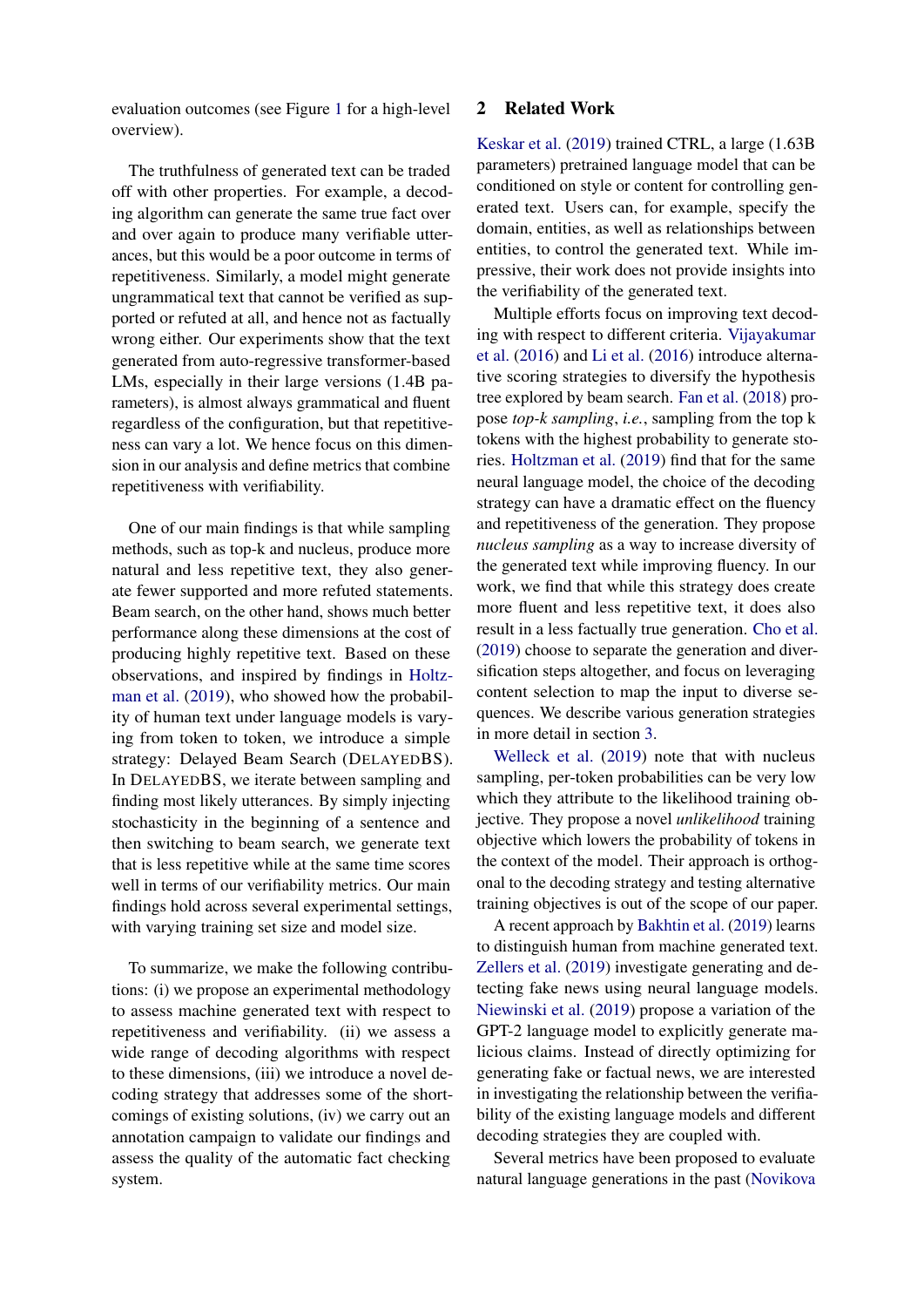<span id="page-2-0"></span>

Figure 1: High level description of our experimental methodology that combines a language model (LM) with a fact checker, usually implemented combining an information retrieval (IR) and a stance detector (SD) component.

[et al.,](#page-8-14) [2017\)](#page-8-14). Given that recent studies [\(Fan et al.,](#page-8-10) [2018;](#page-8-10) [Holtzman et al.,](#page-8-8) [2019;](#page-8-8) [Welleck et al.,](#page-9-7) [2019\)](#page-9-7) point to repetitiveness as one of the main problems affecting the generation of state-of-the-art models, we mainly consider this dimension in our analysis.

# <span id="page-2-1"></span>3 Background

Language models (LMs) assign probabilities to sequences of tokens. Given a context, that is, a sequence of tokens  $c_t = [w_1, w_2, \dots, w_{t-1}]$ , autoregressive LMs commonly estimate the probability distribution of the next target using neural models [\(Mikolov and Zweig,](#page-8-15) [2012;](#page-8-15) [Melis et al.,](#page-8-16) [2017;](#page-8-16) [Bengio et al.,](#page-8-17) [2003\)](#page-8-17) with:

$$
p(w_t | c_t) = \text{softmax}(\mathbf{Wh}_t + \mathbf{b}) \tag{1}
$$

where  $\mathbf{h}_t \in \mathbb{R}^k$  is the output vector of a neural network at position t and  $\mathbf{W} \in \mathbb{R}^{|\mathcal{V}| \times k}$  is a learned parameter matrix that maps  $h_t$  to unnormalized scores for every word in the vocabulary  $\mathcal V$ . In this work, we consider self-attention mechanisms [\(Rad](#page-8-18)[ford et al.,](#page-8-18) [2018;](#page-8-18) [Dai et al.,](#page-8-19) [2019;](#page-8-19) [Radford et al.,](#page-9-2) [2019b\)](#page-9-2) to compute  $h_t$  given the word history.

Open-Ended Text Generation As described in [Holtzman et al.](#page-8-8) [\(2019\)](#page-8-8), the task of open-ended text generation involves producing a coherent completion of the provided context. We consider the common left-to-right generation, where a token at position  $t$  in the sequence is generated by considering the probability distribution over the vocabulary defined in equation [1.](#page-2-2) Once a decision is made for  $w_t$  according to a decoding strategy, it is incorporated into the context and the process is iterated

- *i.e.*, the token at position  $t + 1$  is generated by considering  $p(w_{t+1} | c_{t+1} = [w_1, \ldots, w_t])$ . In this work, we consider different decoding strategies of selecting  $w_t$  given  $p(w_t | c_t)$ .

# <span id="page-2-3"></span>3.1 Decoding Strategies

The decoding strategies we consider in our analysis can be broadly divided in two families: *samplingbased* and *likelihood-based*.

Sampling-based This family of techniques aims at increasing the diversity of the output and avoiding repetitions by introducing stochastic decisions during the generation process.

<span id="page-2-2"></span>*Top-k sampling* [\(Fan et al.,](#page-8-10) [2018\)](#page-8-10) selects  $w_t$  by sampling from the  $k$  tokens with the highest probability in  $p(w_t | c_t)$ .

*Top-p sampling*, also referred to as nucleus sam-pling [\(Holtzman et al.,](#page-8-8) [2019\)](#page-8-8), selects  $w_t$  from the smallest set of tokens whose cumulative probability (given by  $p(w_t | c_t)$ ) is above a threshold p.

Likelihood-based These strategies navigate the solution space by selecting sequences of tokens that maximize the overall likelihood. Given that the number of possible sequences is typically very large, it is a common practice to define heuristics to make the generation practical.

*Beam Search* (BS). This strategy approximately maximizes the likelihood of the whole sequence. Throughout the generation, we hold a *beam* of β prefixes which are iteratively extended. At each time-step,  $\beta$  tokens are generated to complete each of the prefixes in the beam and we retain  $\beta$  hypothe-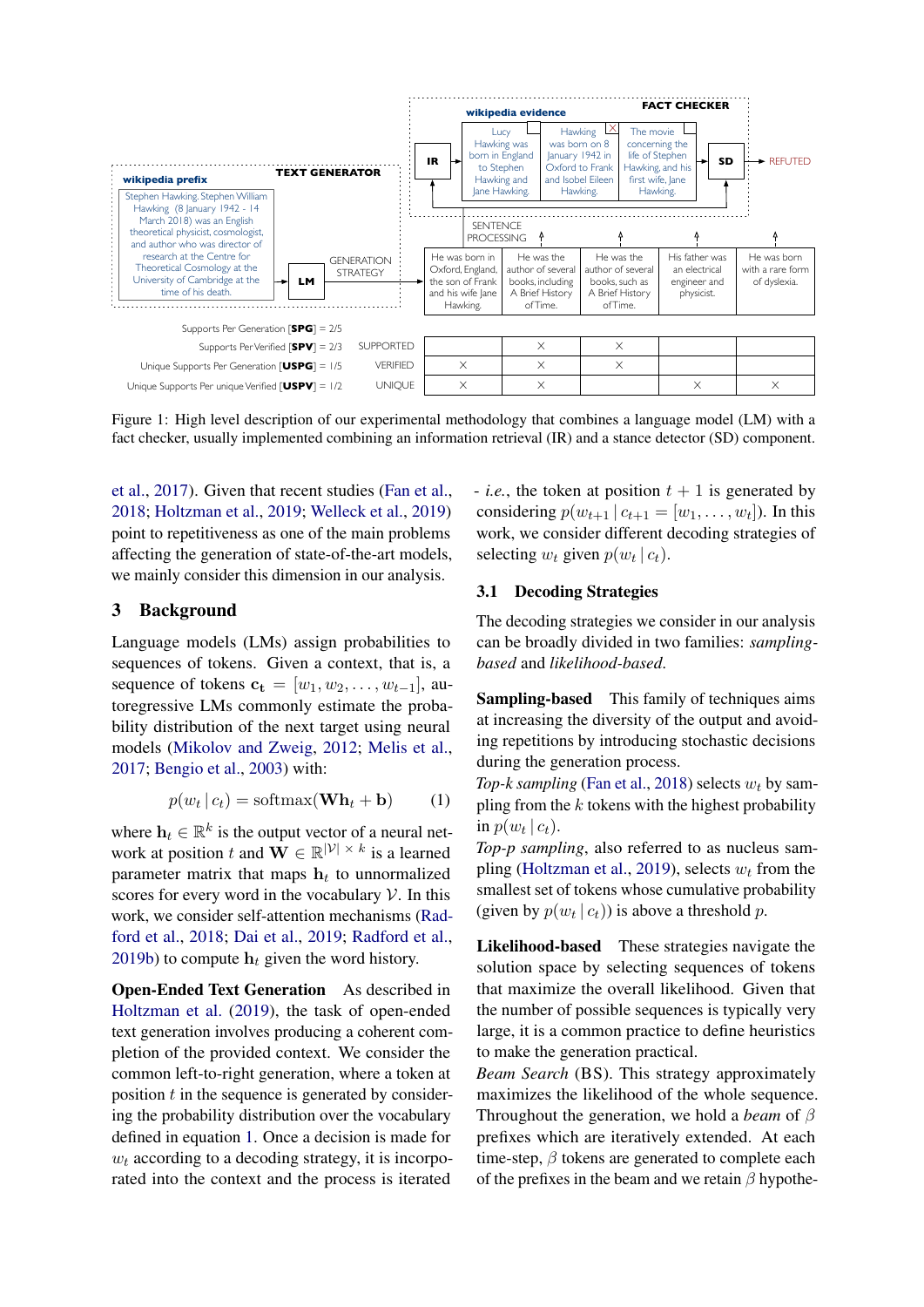ses with the highest score out of the  $\beta^2$  candidates for the next step.  $\beta$  is referred to as the beam size. *Greedy* decoding, where at each step the most likely token is selected, is a special case of beam search with beam size 1.

*Group diverse Beam Search* (GROUPBS). To favor the diversity of the exploration, [Vijayakumar et al.](#page-9-6) [\(2016\)](#page-9-6) propose to divide the beam into groups. The diversity between groups is imposed by introducing a group dissimilarity penalty into the search objective.

*Sibling diverse Beam Search* (SIBLINGBS). With the same aim of diversifying the exploration, [Li](#page-8-9) [et al.](#page-8-9) [\(2016\)](#page-8-9) propose a variant of beam search which introduces a penalty proportional to the rank of a candidate token with respect to its source in the beam. The goal is to encourage preserving hypotheses from diverse sources within the beam.

A simple trick to reduce repetitiveness is to explicitly prevent the generation of already observed n-grams [\(Paulus et al.,](#page-8-20) [2017\)](#page-8-20). We refer to this approach as *n-gram blocking*.

Delayed Beam Search (DELAYEDBS). We propose a new hybrid strategy that uses sampling to generate the first  $L$  tokens of a sentence and then it finishes the sentence using beam search. The smaller the  $L$ , the closer the behaviour is to beam search. Conversely, the larger the  $L$ , the closer we are to sampling strategies. Consequently, by tuning L, it is possible to combine the advantages of both sampling and likelihood-based strategies.

### <span id="page-3-0"></span>4 Evaluating Verifiability

In this section we first describe the tools used to evaluate the verifiability of the generated text. We then formally introduce our repetitiveness and verifiability metrics.

The high level overview of our evaluation setup is shown in Figure [1.](#page-2-0) For the purpose of this analysis, we consider both the *text generator* and the *fact checker* as black boxes which produce and assess text respectively. More specifically, the text generator gets in input a prefix  $p$  and produces a sequence of tokens that can be interpreted as a completion of p. We segment the generated completion into sentences and consider the first  $k$  sentences. The fact checker gets in input a sentence and outputs a positive (SUPPORTED), negative (REFUTED) or unverifiable (NOT ENOUGH INFO) response as well as textual evidence used for the judgment. We

consider a sentence as *verified* if the output label is either SUPPORTED or REFUTED.

Our metrics assess the generation process given a set of prefixes  $P$ . The set  $P$  can be seen as the data source for our verifiability probe. Let  $G<sup>p</sup>$  =  $[s_1^p]$  $j_1^p, ..., s_k^p$  $\binom{p}{k}$  be the sequence of sentences generated by the LM from prefix  $p \in P$ . We indicate with  $V^p \in G^p$  the set of sentences that are verified by the fact checker, while with  $S^p \in V^p$  we denote the subset of sentences labeled as SUPPORTED. To assess the verifiability of the generated text we introduce the following two metrics:

Supports Per Generation (SPG): is the fraction of supported sentences among the generated ones:

$$
SPG = \frac{1}{|P|} \sum_{p \in P} \frac{|S^p|}{k} \tag{2}
$$

Supports Per Verified (SPV): is the fraction of supported sentences among the verified ones:

$$
SPV = \frac{1}{|P|} \sum_{p \in P} \frac{|S^p|}{|V^p|}
$$
 (3)

SPG can be interpreted as a sort of a recall metric while SPV as a precision one.

Note that a generation could achieve a high score in terms of SPG and SPV by repeating the same supported sentence over and over again. To capture this behaviour, we define the *unique* variants of our metrics. We consider two sentences as equivalent if they have the same factuality label (*i.e.*, SUP-PORTED or REFUTED) and the decision is justified by the same evidence. For a set of equivalent sentences, we consider only the one which appeared first in the generation as unique. We denote the set of unique sentences as  $S_u^p \in S^p$ ,  $V_u^p \in V^p$  is a set of unique verified sentences. We introduce:

Unique Supports Per Generation (USPG): the fraction of unique supported sentences among the generated ones:

$$
USPG = \frac{1}{|P|} \sum_{p \in P} \frac{|S_u^p|}{k} \tag{4}
$$

Unique Supports Per unique Verified (USPV): the fraction of unique supported sentences among unique verified sentences:

USPV = 
$$
\frac{1}{|P|} \sum_{p \in P} \frac{|S_u^p|}{|V_u^p|}
$$
 (5)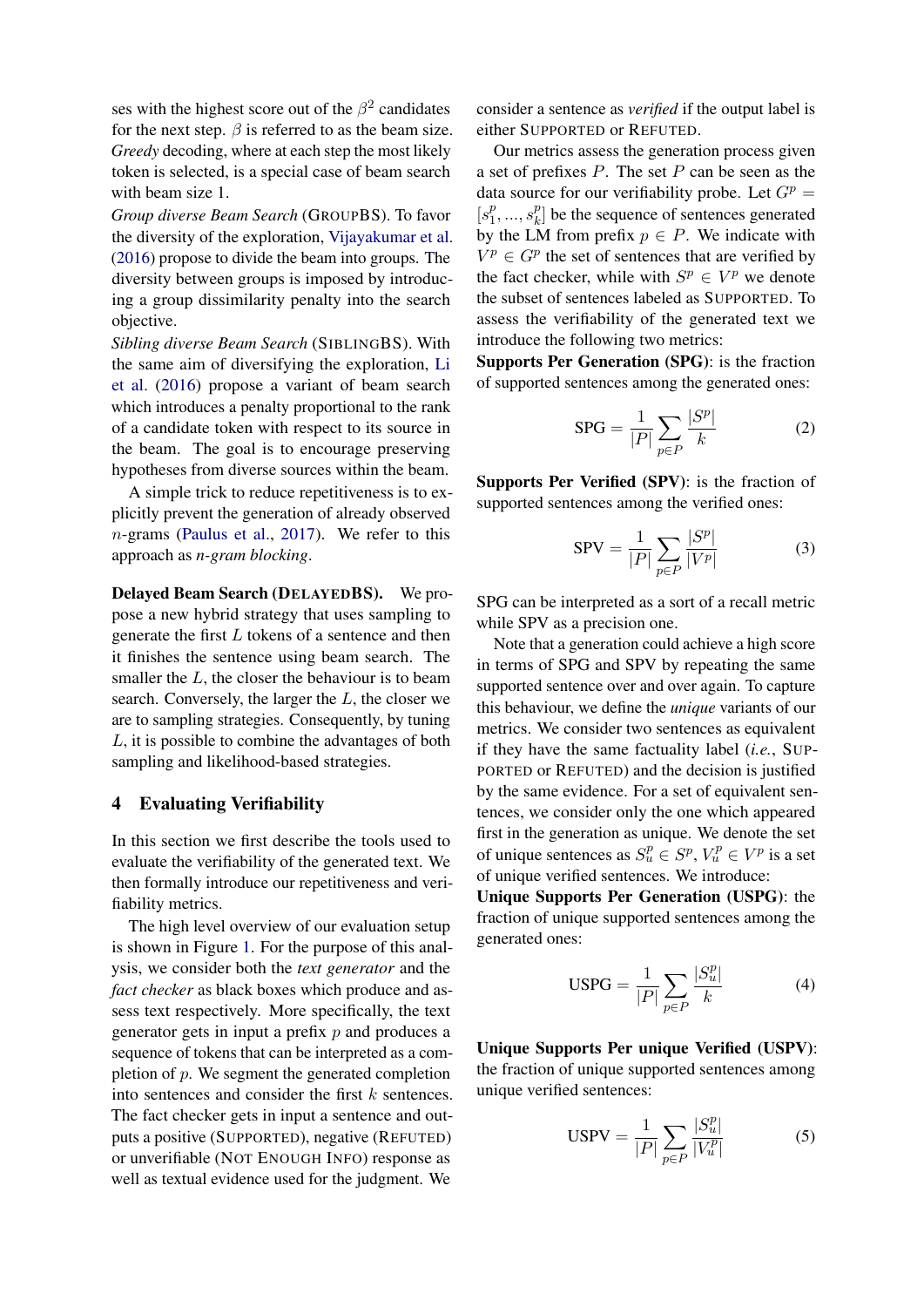# 5 Methodology

In this section we describe in detail the implementational choices for all components in Figure [1.](#page-2-0)

Prefix Dataset We retrieve title and description of the top-1000 most visited Wikipedia pages of 2017 and 2018. For each page, we concatenate the title and the first sentence in the description to create a string prefix for the language model. We use 2018 data as validation set and run parameter sweeps over it. We tested the best configuration of every decoding strategy on 2017 data (test set). We ensure no overlap between 2017 and 2018 prefixes.

Language Model We consider three sizes of language models (small, medium, large) based on the Transformer architecture [\(Vaswani et al.,](#page-9-9) [2017;](#page-9-9) [Radford et al.,](#page-9-2) [2019b\)](#page-9-2), with 124M, 354M and 1.4B parameters respectively. We train models on four corpora: (i) WIKIPEDIA, an English Wikipedia dump consisting of roughly 2 Billion Words; (ii) BOOKS, the Toronto books corpus [\(Zhu](#page-9-10) [et al.,](#page-9-10) [2015;](#page-9-10) [Kiros et al.,](#page-8-21) [2015\)](#page-8-21), which consists of fiction books totaling about half a billion words; (iii) OPENWEBTEXT, a reconstruction of the Web-Text corpus [\(Radford et al.,](#page-9-2) [2019b\)](#page-9-2) consisting of roughly 3 Billion Words; (iv) CCNEWS, a de-duplicated subset of the English portion of the CommonCrawl news dataset [\(Nagel,](#page-8-22) [2016;](#page-8-22) [Bakhtin](#page-8-12) [et al.,](#page-8-12) [2019;](#page-8-12) [Liu et al.,](#page-8-2) [2019a\)](#page-8-2), which totals around 16 Billion words. We train models using the FAIRSEQ toolkit [\(Ott et al.,](#page-8-23) [2019\)](#page-8-23).

Generation Strategy We consider the generation strategies discussed in Section [3.1,](#page-2-3) namely top-k, top-p, greedy, Beam Search (BS), Group-Diverse Beam Search (GROUPBS), Sibling-Diverse Beam Search (SIBLINGBS) and Delayed Beam Search (DELAYEDBS). Additionally, we experiment with n-gram blocking and indicate that a model is equipped with blocking with a subscript  $b, e.g., BS_b$ . We fix the generation length to 256 tokens. We perform three generations per prefix with different seeds for all strategies that make stochastic decisions, and report average values.

Sentence Processing Given that our fact checker expects a single sentence as input, we segment the generated text into sentences. We consider the first  $k = 5$  sentences. We perform coreference resolution to replace pronouns with the corresponding referring entity in order to give the complete information to the fact checker. For the same reason, we

apply a simple heuristic that replaces each determiner (*i.e.*, *"The"*) at the beginning of a sentence and the subsequent noun with the original entity (*i.e.*, the title of the Wikipedia page). For all these steps we use  $spaCy$ .<sup>[2](#page-0-0)</sup> We consider sentences longer than 50 tokens as not verifiable, since long sentences are likely to contain multiple claims and can be misclassified by the automatic fact-checking system, we consider that has been trained on short single claim statements.

Fact Checker We consider an off-the-shelf fact checker<sup>[3](#page-0-0)</sup> trained on the FEVER dataset [\(Thorne](#page-9-5) [et al.,](#page-9-5) [2018\)](#page-9-5) which achieves the highest FEVER score of 68.46% in the second FEVER shared task [\(Thorne et al.,](#page-9-11) [2019\)](#page-9-11). This solution takes inspiration from [Hanselowski et al.](#page-8-24) [\(2018\)](#page-8-24) and consists of three main stages: (i) identify relevant Wikipedia pages, as in [Hanselowski et al.](#page-8-24) [\(2018\)](#page-8-24); (ii) retrieve relevant sentences from such pages; (iii) recognize textual entailment between input and retrieved text. The system uses a hierarchical sentence retrieval approach in order to verify claims that require multiple statements as evidence. It uses BERT [\(Devlin](#page-8-1) [et al.,](#page-8-1) [2018\)](#page-8-1) for both retrieval and entailment.

Metrics We use all the metrics introduced in Section [4.](#page-3-0) We also consider the following metrics to capture the repetitiveness of the generation:

*Distinct 4-gram*: is the average number of distinct 4-grams present in the generated text [\(Vijayakumar](#page-9-6) [et al.,](#page-9-6) [2016\)](#page-9-6).

*4-gram proportion*: is the average ratio between distinct 4-grams in machine and human generated text [\(Holtzman et al.,](#page-8-8) [2019\)](#page-8-8). For the latter, we consider the 256 tokens after the first sentence in the description for each Wikipedia page.

# 6 Results

We summarize the main results in Table [1.](#page-5-0) It shows the performance of the different generation strategies on the considered metrics on the test set of prefixes, considering the large transformer model trained on CCNEWS (this corpus led to the best performance according to our ablation, see Figure [2a\)](#page-6-0). We performed an exhaustive grid search over the parameters for all considered generation strategies using the small model on the validation set, and consider the configuration that led to the highest

 $<sup>2</sup>$ <https://spacy.io></sup>

<sup>3</sup>[https://github.com/](https://github.com/dominiksinsaarland/domlin_fever)

[dominiksinsaarland/domlin\\_fever](https://github.com/dominiksinsaarland/domlin_fever)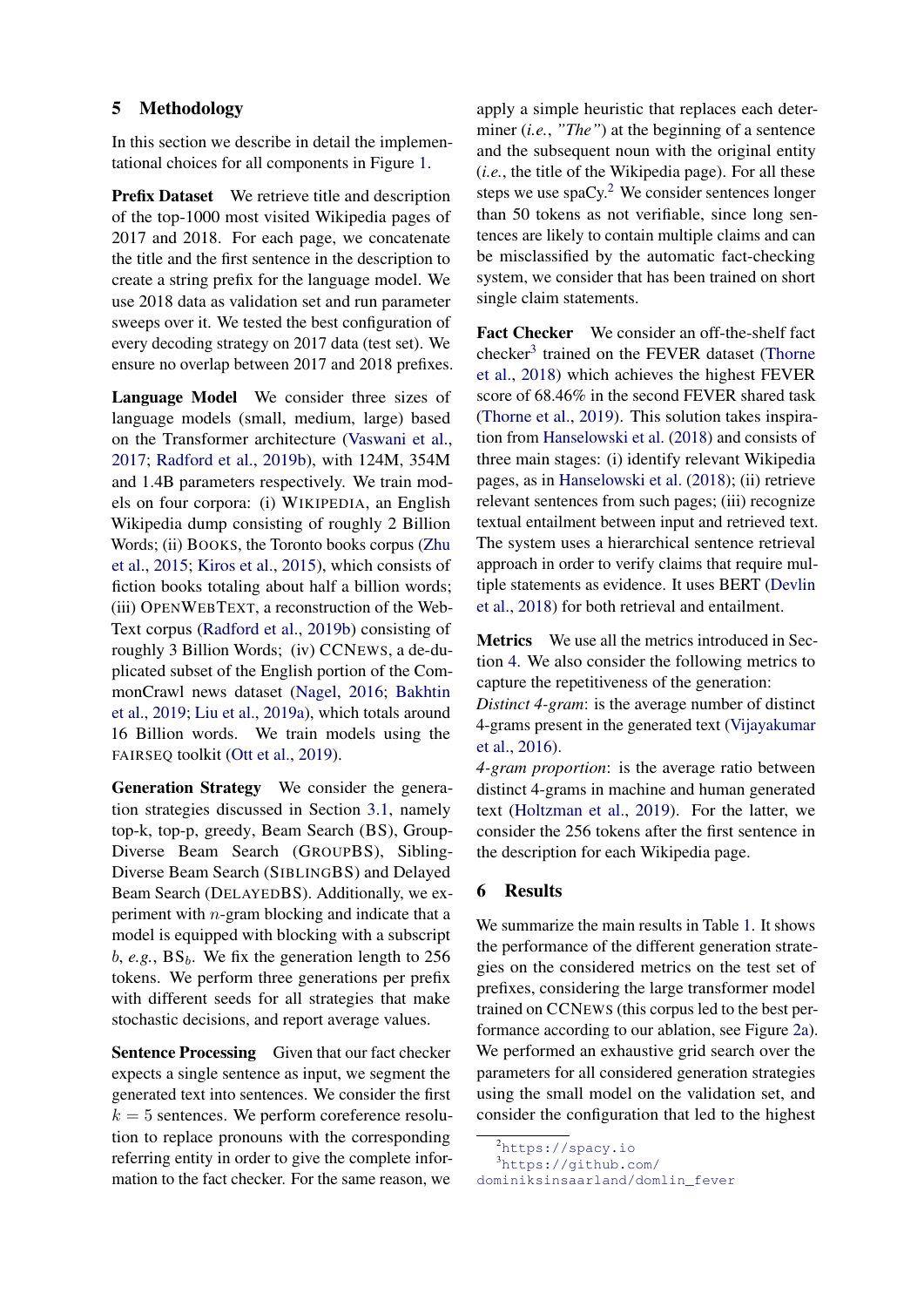<span id="page-5-0"></span>

| metrics<br>strategies |                      | repetitiveness      |                       | verifiability  |                |                | <i>diverse verifiability</i> |  |
|-----------------------|----------------------|---------------------|-----------------------|----------------|----------------|----------------|------------------------------|--|
|                       |                      | distinct<br>4-grams | 4-grams<br>proportion | <b>SPG</b>     | <b>SPV</b>     | <b>USPG</b>    | <b>USPV</b>                  |  |
|                       | human - Wikipedia    | 222.48              | 100.00                | 36.56          | 93.03          | 36.56          | 93.03                        |  |
| sampling              | top-k<br>top-p       | 143.52<br>136.66    | 64.51<br>61.43        | 13.02<br>13.94 | 70.15<br>70.76 | 11.06<br>11.36 | 69.39<br>68.93               |  |
|                       | greedy               | 67.42               | 30.31                 | 19.62          | 78.67          | 12.06          | 77.21                        |  |
| likelihood            | BS<br><b>GROUPBS</b> | 59.53<br>66.06      | 26.76<br>29.69        | 25.50<br>20.56 | 84.49<br>78.29 | 11.88<br>11.54 | 81.59<br>76.53               |  |
|                       | <b>SIBLINGBS</b>     | 67.11               | 30.16                 | 22.32          | 80.11          | 11.36          | 76.76                        |  |
| hybrid                | <b>DELAYEDBS</b>     | 112.12              | 50.40                 | 17.52          | 78.99          | 12.74          | 77.59                        |  |
| blocking              | BS <sub>b</sub>      | 92.00               | 41.35                 | 23.62          | 83.35          | 15.28          | 80.76                        |  |

Table 1: Performance of the different generation strategies on the considered metrics. We report percentage values for the large transformer model on the test set. The first row shows human performance computed on Wikipedia.

USPG value (see the Appendix for details). We report as reference human performance computed on Wikipedia considering at most the first 5 sentences of the prefix article.

Sampling strategies (*i.e.*, top-p and top-k) outperform the other strategies in terms of repetitiveness metrics, that is, they are able to generate text with a higher degree of diversity, consistently with previous works [\(Fan et al.,](#page-8-10) [2018;](#page-8-10) [Holtzman et al.,](#page-8-8) [2019\)](#page-8-8). However, diversity comes at a price, as the verifiability metrics are low (in particular, precision values - they generate more refuted sentences). Intuitively, random choices might hamper verifiability when sampling a token in specific positions of the sentence, for instance, in a named entity, potentially making the overall sentence non factual. We notice that this problem gets even worse by increasing  $k$  or  $p$ . Following a generation path that maximizes likelihood is a better approach for verifiability. In particular, BS achieves the highest performance in terms of SPG and SPV. Nevertheless, generation diversity drops, consistently with previous works [\(Vijayakumar et al.,](#page-9-6) [2016;](#page-9-6) [Li et al.,](#page-8-9) [2016;](#page-8-9) [Welleck et al.,](#page-9-7) [2019;](#page-9-7) [Holtzman et al.,](#page-8-8) [2019\)](#page-8-8). Solutions such as GROUPBS and SIBLINGBS have been proposed to mitigate this problem, and their numbers actually look slightly better than BS in terms of repetitiveness metrics.

When we assess diverse verifiability (that is, we consider distinct supported/refuted sentences), likelihood and sampling based strategies are similar in terms of recall (*i.e.*, USPG), while likelihood-based solutions outperform both top-k and top-p in terms

of precision (*i.e.*, USPV) by a large margin - they generate less sentences refuted by the fact checker.

DELAYEDBS tries to combine the best of these two approaches, by defining a hybrid strategy that starts a sentence by sampling tokens and ends it by following a max-likelihood path. It achieves results comparable to likelihood-based solutions in terms of precision and recall for diverse verifiability while being much less repetitive (it almost doubles the number of distinct 4-grams). Interestingly, it is sufficient to sample just the first token with high uncertainty (top-100) and finish the sentence with beam search to trigger this behaviour (Figure [5](#page-10-0) in the Appendix Section reports a detailed ablation study for the delay length).

Another way of mitigating repetitiveness is through  $n$ -gram blocking. We combine it with BS, sweeping over the values of *n* between 3 and 20. In line with our expectations, low  $n$  values score low in verifiability metrics, as the model is forced to explore less likely parts of the solution space in order to avoid generating previously observed  $n$ -grams. Unsurprisingly, the diversity of the solution drops as *n* increases. In this sense,  $BS_b$  and DELAYEDBS attempt to strike a similar balance between diversity (introduced via  $n$ -gram blocking in  $BS_b$  and via sampling in DELAYEDBS) and verifiability (achieved by incorporating BS). Figure [3](#page-6-1) highlights this analogy further. Overall, we achieve the best USPG performance by combining 20-gram blocking and BS - we believe it is due to the fact that n-gram blocking prevents BS from repeating the same phrases multiple times, while remaining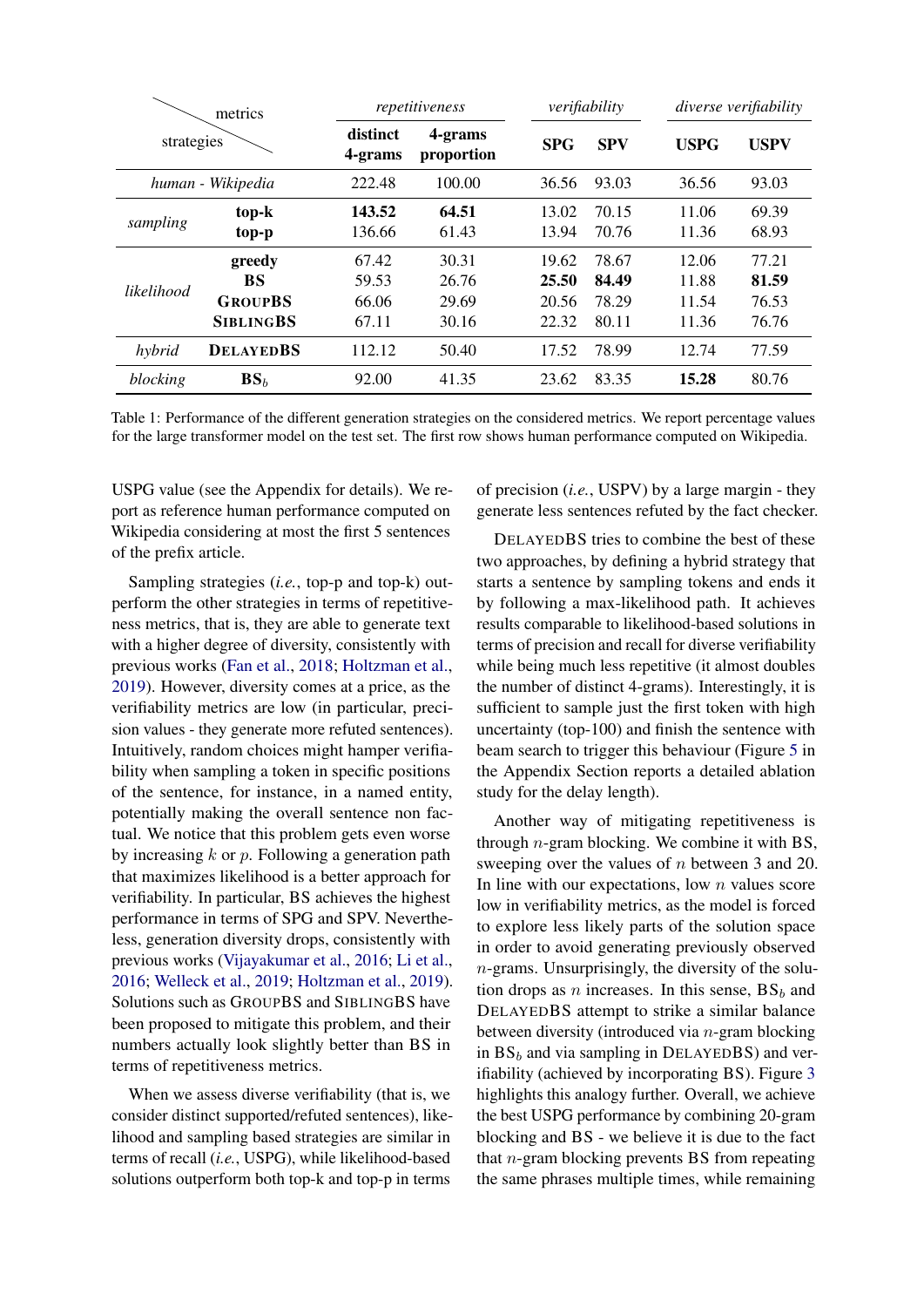<span id="page-6-0"></span>

(a) Performance of the small transformer model trained on different corpora, i.e., WIKIPEDIA (W), BOOKS (B), OPEN-WEBTEXT (O) and CCNEWS (C).



(b) Ablation study on our transformer model trained on CC-NEWS with increasing number of parameters, i.e., 124M (S), 354M (M) and 1.4B (B).



<span id="page-6-1"></span>

Figure 3: SPG, SPV and 4-gram proportion values for  $BS_b$  and DELAYEDBS, by varying the sampling length L for DELAYEDBS (bottom axis) and the n-gram blocking size for  $BS_b$  (top axis).

relaxed enough to allow the generation to produce a high-likelihood solution. However, even though  $BS<sub>b</sub>$  archives the best results in terms of diverse verifiability metrics, DELAYEDBS still produces less repetitions, hence constituting a viable alternative.

Ablation studies We experiment with different training corpora (Figure [2a\)](#page-6-0) and different sizes of the transformer model (Figure [2b\)](#page-6-0), using the validation set. We report USPV vs USPG values, taking inspiration from the popular precision-recall curve. The average perplexity of the small transformer model is the lowest for WIKIPEDIA (8.31) compared to BOOKS (53.08), OPENWEBTEXT (11.14) and CCNEWS (12.23). Even though all prefixes are likely to be in the corpus, WIKIPEDIA performance in terms of USPG is low regardless of the decoding strategy. This counter-intuitive behaviour seems to occur mainly due to the tendency of the small model trained on WIKIPEDIA to generate endless, unverifiable entity lists, mimicking Wikipedia lists. CCNEWS leads to the best performance in terms

of recall (USPG) for all decoding strategies, but also in terms of precision (USPV) for top-k and DELAYEDBS.

We did explore several other dimensions, including grammaticality (through a syntactic parser) and relevance (i.e., tf-idf score with the prefix Wikipedia page) during our experiments (see Table [4](#page-11-0) in the Appendix). Figure [4](#page-7-0) reports the Pearson correlation coefficient between supported and verified sentences and these set of metrics. We consider the four runs of the large transformer model reported in Figure [2b.](#page-6-0) We notice, for instance, that the average log probability of a sentence is positively correlated with verifiability, suggesting that max-likelihood strategies are better suited in this regards. Furthermore, the tf-idf score with the prefix Wikipedia page content is positively correlated with supported sentences. This behaviour is related to the implementation of the fact checker we use, which, by considering exclusively Wikipedia as knowledge source, favours text with a high overlap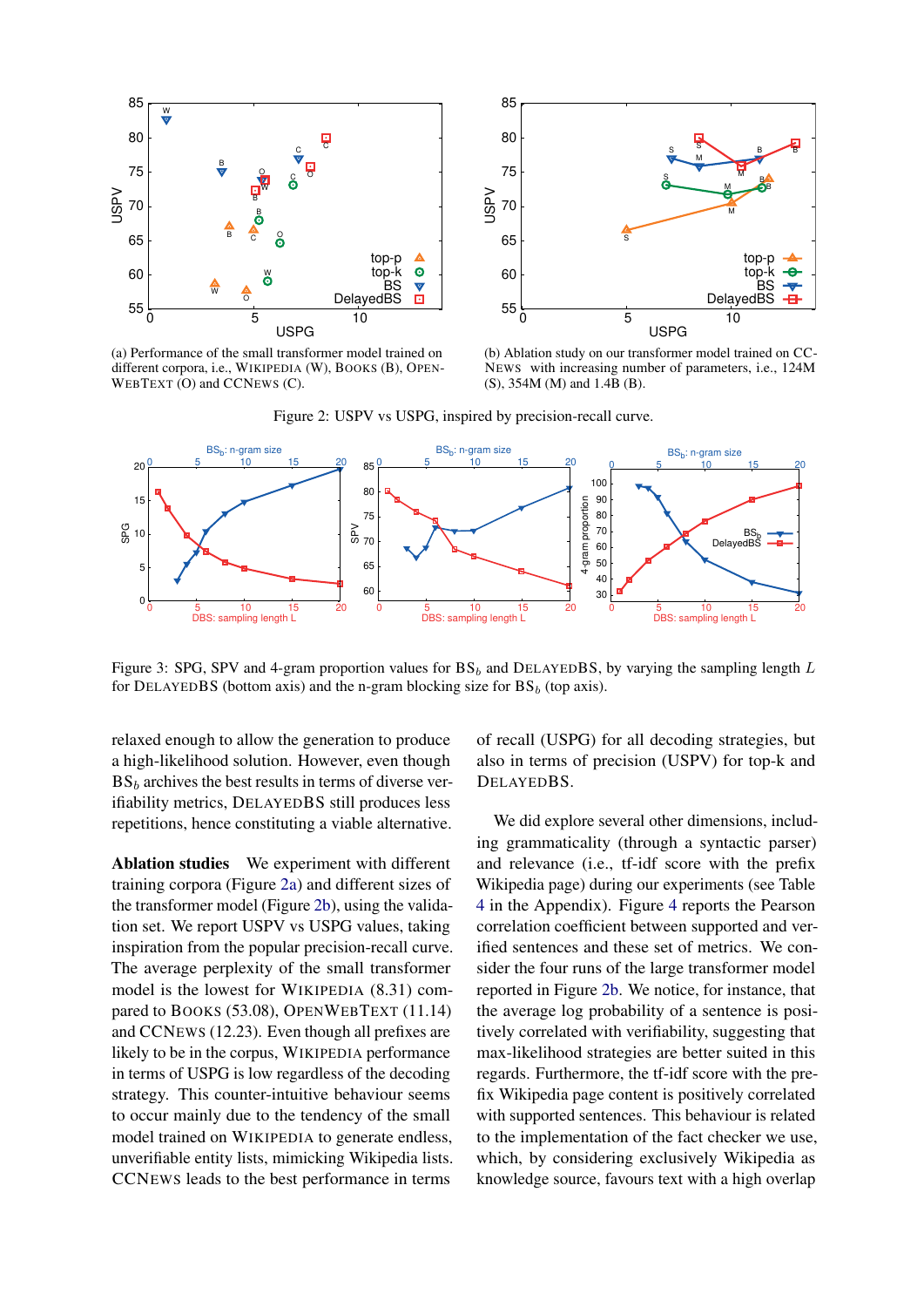<span id="page-7-0"></span>

Figure 4: Pearson correlation coefficient for supported/verified sentences (large model) and a set of metrics per sentence: number of entities, if successfully parsed by the Link-Grammar syntactic parser, $4$ number of conjunctions in the dependency tree, average token log probability, prefix perplexity, tf-idf score with the prefix Wikipedia page, number of tokens.

with the latter. Note, however, that the model was not explicitly exposed to Wikipedia during training (*i.e.*, CCNEWS does not explicitely include it).

We report examples of text generated by the large transformer model using different decoding strategies in the Appendix section (Table [5\)](#page-12-0).

Human Evaluation We carry out an annotations campaign, where we ask human annotators to fact check generated text. We base the evaluation on a set of 200 prefixes randomly selected from the test set. We consider completions produced by 5 of the generation strategies studied in this paper. We collect 5 annotations per generation. Results, reported in Table [2,](#page-7-1) confirm our findings: sampling strategies generate text which is less repetitive but also with less supported sentences than in the case of beam search. DELAYEDBS emerges as a reasonable trade-off between the two, being less repetitive than BS and producing more supported sentences than top-k. The analysis also highlights how blocking n-grams does not really address the repetitive nature of BS. Looking at some examples (see Ta-ble [5\)](#page-12-0) we notice that  $BS_b$  avoids repeating n-grams by introducing superficial, token-level modifications which, most of the time, fail to alternate the underline meaning of the sentence. In terms of absolute values, precision metrics (*i.e.*, USPV and SPV) are lower than those computed with the automatic fact checker, and recall metrics (*i.e.*, SPG and USPG) higher. This is due to the poor recall performance of the fact checking system - 45.66% for SUPPORTED and 5.78% for REFUTED. Precision

<span id="page-7-1"></span>

|                  | <b>RFP</b> | NAC |               | UNG SPG SPV |       | <b>USPG</b> | USPV  |
|------------------|------------|-----|---------------|-------------|-------|-------------|-------|
| top-k            | 16.0       | 3.4 | $1.4^{\circ}$ | 27.2        | 41.36 | 20.1        | 41.16 |
| greedy           | 35.6       | 1.7 | 2.0           | 32.5        | 42.23 | 17.6        | 41.75 |
| BS               | 38.7       | 82  | 1.8           | 44.6        | 64.62 | 20.1        | 65.1  |
| <b>DELAYEDBS</b> | 25.0       | 6.2 | 3.0           | 35.4        | 50.22 | 23.3        | 50.68 |
| $BS_{h}$         | 31.6       | 9.8 | 4.3           | 38.2        | 56.92 | 197         | 58.12 |

Table 2: Results based on human fact checkers, 5 annotations per sentence. Average inter-annotator agreement is 0.66 Cohen's kappa (average majority of 81% for SUPPORTED, 78% for REFUTED and 65% for NOT ENOUGH INFO). We report the percentage of sentences annotated as repetitions (*REP*), not a claim (*NAC*), ungrammatical (*UNG*), and our verifiability metrics.

values are 80.89% for SUPPORTED and 52.69% for REFUTED. In sum we find that while off-the-shelf, state-of-the-art fact checker systems still leave ample room for improvement, they already serve as a good proxy for ranking pre-trained language models and decoding strategies with respect to the verifiability of the text they generate.

### 7 Conclusion and Discussion

We presented a systematic analysis of the verifiability of text generated by a wide range of decoding strategies from large autoregressive language models. We assessed generated sentences with an offthe-shelf automatic fact-checker as well as through human annotations. We found that sampling decoding strategies produce text that is less verifiable, but also less repetitive when compared to strategies that consider most likely sequences according to the model distribution. We proposed a hybrid decoding strategy, combining the non-repetitive nature of sampling solutions with the verifiable generation of likelihood-based approaches.

In our analysis, we considered the most viewed Wikipedia pages in 2017 and 2018. Our rationale was that such pages would represent topics that are likely to be highly covered in a random web crawl (e.g., OPENWEBTEXT and CCNEWS). Results (not reported in the paper) with a random set of Wikipedia pages showed lower values in terms of SPG and USPG (*i.e.*, recall metrics). A potential line of future work could be to investigate relationships among training corpora and generation.

We considered each sentence as a single claim to keep our experimental setting clean and avoid noise from an automatic claim extractor. However, some generations contain multiple claims that could be independently assessed. Studying such phenomena is an interesting future direction.

<sup>4</sup><abisource.com/projects/link-grammar>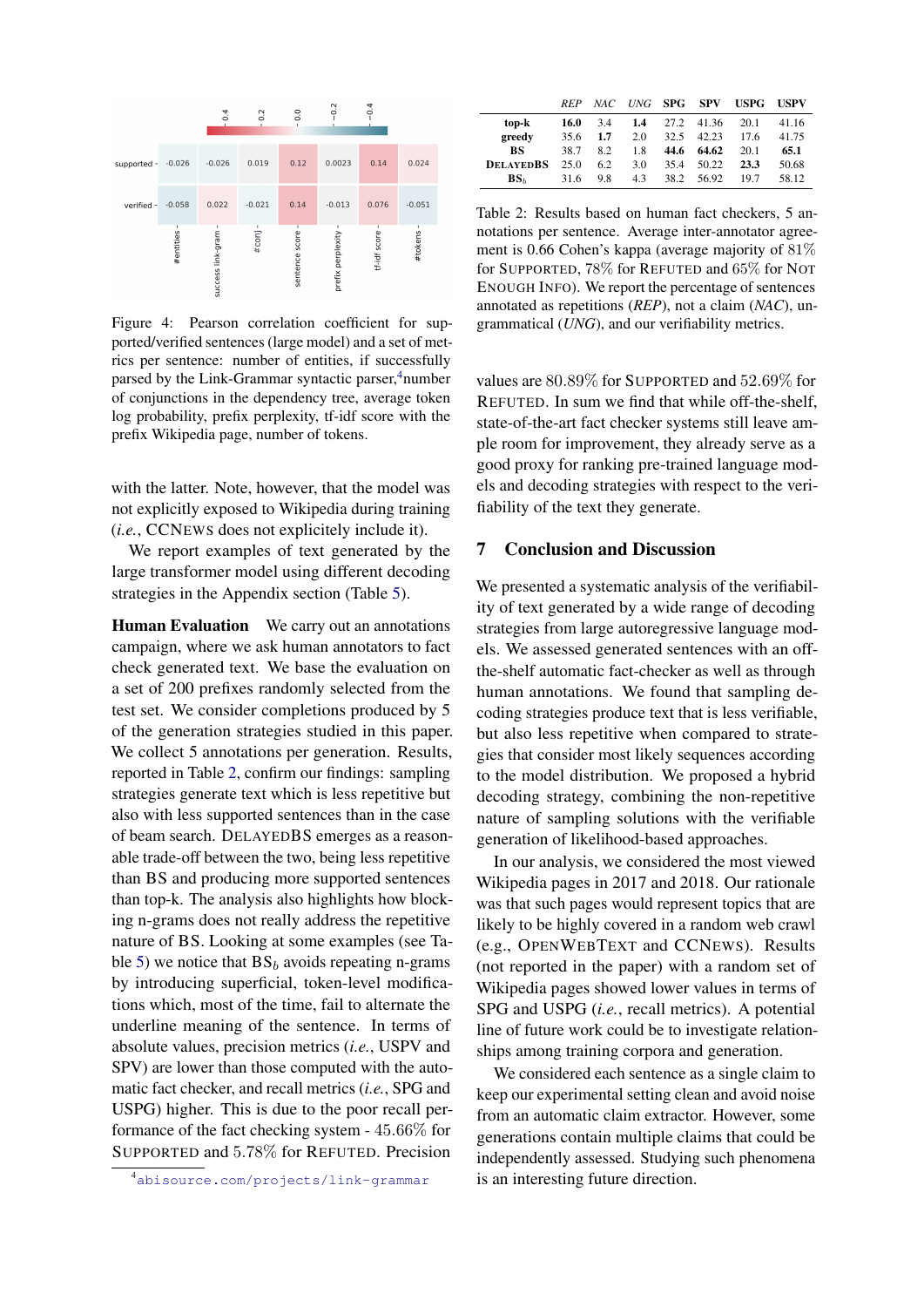### References

- <span id="page-8-12"></span>Anton Bakhtin, Sam Gross, Myle Ott, Yuntian Deng, Marc'Aurelio Ranzato, and Arthur Szlam. 2019. Real or fake? learning to discriminate machine from human generated text. *arXiv preprint arXiv:1906.03351*.
- <span id="page-8-17"></span>Yoshua Bengio, Rejean Ducharme, Pascal Vincent, and ´ Christian Jauvin. 2003. A neural probabilistic language model. *Journal of machine learning research*, 3(Feb):1137–1155.
- <span id="page-8-7"></span>Samuel Broscheit. 2019. Investigating entity knowledge in bert with simple neural end-to-end entity linking. *Proceedings of the 23rd Conference on Computational Natural Language Learning (CoNLL)*.
- <span id="page-8-11"></span>Jaemin Cho, Minjoon Seo, and Hannaneh Hajishirzi. 2019. Mixture content selection for diverse sequence generation. *arXiv preprint arXiv:1909.01953*.
- <span id="page-8-19"></span>Zihang Dai, Zhilin Yang, Yiming Yang, William W Cohen, Jaime Carbonell, Quoc V Le, and Ruslan Salakhutdinov. 2019. Transformer-xl: Attentive language models beyond a fixed-length context. *arXiv preprint arXiv:1901.02860*.
- <span id="page-8-1"></span>Jacob Devlin, Ming-Wei Chang, Kenton Lee, and Kristina Toutanova. 2018. Bert: Pre-training of deep bidirectional transformers for language understanding. *arXiv preprint arXiv:1810.04805*.
- <span id="page-8-10"></span>Angela Fan, Mike Lewis, and Yann N. Dauphin. 2018. Hierarchical neural story generation. In *Proceedings of the 56th Annual Meeting of the Association for Computational Linguistics, ACL*, pages 889– 898.
- <span id="page-8-24"></span>Andreas Hanselowski, Hao Zhang, Zile Li, Daniil Sorokin, Benjamin Schiller, Claudia Schulz, and Iryna Gurevych. 2018. Ukp-athene: Multi-sentence textual entailment for claim verification. *arXiv preprint arXiv:1809.01479*.
- <span id="page-8-8"></span>Ari Holtzman, Jan Buys, Maxwell Forbes, and Yejin Choi. 2019. The curious case of neural text degeneration. *arXiv preprint arXiv:1904.09751*.
- <span id="page-8-4"></span>Nitish Shirish Keskar, Bryan McCann, Lav R Varshney, Caiming Xiong, and Richard Socher. 2019. Ctrl: A conditional transformer language model for controllable generation. *arXiv preprint arXiv:1909.05858*.
- <span id="page-8-21"></span>Ryan Kiros, Yukun Zhu, Ruslan R Salakhutdinov, Richard Zemel, Raquel Urtasun, Antonio Torralba, and Sanja Fidler. 2015. Skip-thought vectors. In *Advances in neural information processing systems 28*, pages 3294–3302.
- <span id="page-8-9"></span>Jiwei Li, Will Monroe, and Dan Jurafsky. 2016. A simple, fast diverse decoding algorithm for neural generation. *arXiv preprint arXiv:1611.08562*.
- <span id="page-8-2"></span>Yinhan Liu, Myle Ott, Naman Goyal, Jingfei Du, Mandar Joshi, Danqi Chen, Omer Levy, Mike Lewis, Luke Zettlemoyer, and Veselin Stoyanov. 2019a. Roberta: A robustly optimized bert pretraining approach. *arXiv preprint arXiv:1907.11692*.
- <span id="page-8-3"></span>Zihan Liu, Yan Xu, Genta Indra Winata, and Pascale Fung. 2019b. Incorporating word and subword units in unsupervised machine translation using language model rescoring. *arXiv preprint arXiv:1908.05925*.
- <span id="page-8-6"></span>IV Logan, L Robert, F Nelson, E Matthew, et al. 2019. Barack's wife hillary: Using knowledgegraphs for fact-aware language modeling. *arXiv preprint arXiv:1906.07241*.
- <span id="page-8-16"></span>Gábor Melis, Chris Dyer, and Phil Blunsom. 2017. On the state of the art of evaluation in neural language models. *arXiv preprint arXiv:1707.05589*.
- <span id="page-8-15"></span>Tomas Mikolov and Geoffrey Zweig. 2012. Context dependent recurrent neural network language model. In *Proceedings of the fourth IEEE Spoken Language Technology Workshop (SLT)*, pages 234–239.
- <span id="page-8-22"></span>Sebastian Nagel. [http://web.archive.org/](http://web.archive.org/save/http://commoncrawl.org/2016/10/news-dataset-available/) [save/http://commoncrawl.org/2016/](http://web.archive.org/save/http://commoncrawl.org/2016/10/news-dataset-available/) [10/news-dataset-available/](http://web.archive.org/save/http://commoncrawl.org/2016/10/news-dataset-available/) [online]. 2016. Accessed: 2019-11-08.
- <span id="page-8-13"></span>Piotr Niewinski, Maria Pszona, and Maria Janicka. 2019. Tmlab: Generative enhanced model (gem) for adversarial attacks. *arXiv preprint arXiv:1910.00337*.
- <span id="page-8-14"></span>Jekaterina Novikova, Ondřej Dušek, Amanda Cercas Curry, and Verena Rieser. 2017. Why we need new evaluation metrics for nlg. *arXiv preprint arXiv:1707.06875*.
- <span id="page-8-23"></span>Myle Ott, Sergey Edunov, Alexei Baevski, Angela Fan, Sam Gross, Nathan Ng, David Grangier, and Michael Auli. 2019. fairseq: A fast, extensible toolkit for sequence modeling. *arXiv preprint arXiv:1904.01038*.
- <span id="page-8-20"></span>Romain Paulus, Caiming Xiong, and Richard Socher. 2017. A deep reinforced model for abstractive summarization. *arXiv preprint arXiv:1705.04304*.
- <span id="page-8-0"></span>Matthew E. Peters, Mark Neumann, Mohit Iyyer, Matt Gardner, Christopher Clark, Kenton Lee, and Luke Zettlemoyer. 2018. Deep contextualized word representations. In *Proceedings of the 16th Conference of the North American Chapter of the Association for Computational Linguistics: Human Language Technologies, NAACL-HLT*, pages 2227–2237.
- <span id="page-8-5"></span>Fabio Petroni, Tim Rocktäschel, Patrick Lewis, Anton Bakhtin, Yuxiang Wu, Alexander H Miller, and Sebastian Riedel. 2019. Language models as knowledge bases? *arXiv preprint arXiv:1909.01066*.
- <span id="page-8-18"></span>Alec Radford, Karthik Narasimhan, Tim Salimans, and Ilya Sutskever. 2018. Improving language understanding by generative pre-training.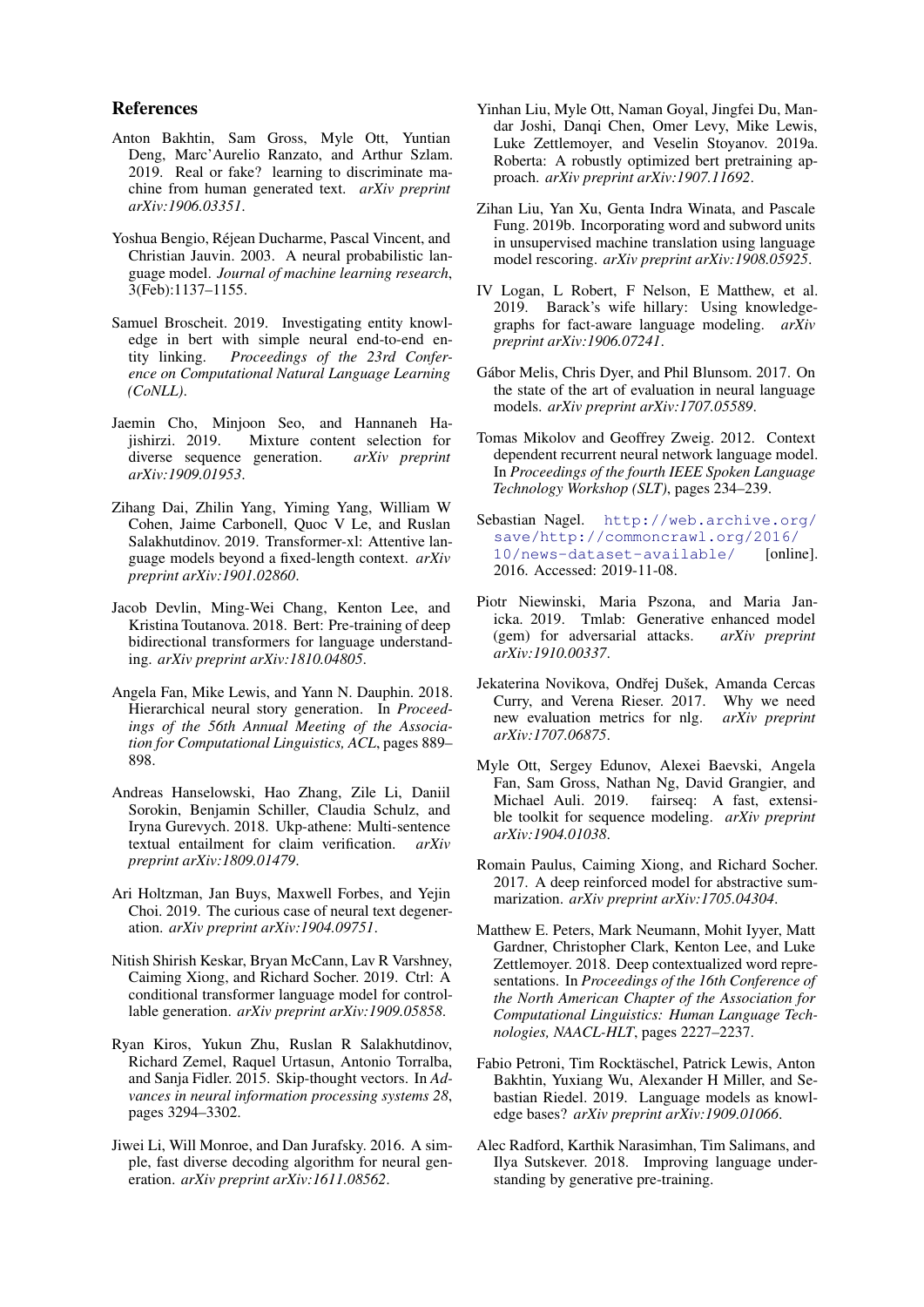- <span id="page-9-4"></span>Alec Radford, Jeff Wu, Dario Amodei, Jack Clark, Miles Brundage, and Ilya Sutskever. 2019a. Better language models and their implications. [https://blog.openai.com/](https://blog.openai.com/better-language-models/) [better-language-models/](https://blog.openai.com/better-language-models/). Accessed: 2019-11-08.
- <span id="page-9-2"></span>Alec Radford, Jeffrey Wu, Rewon Child, David Luan, Dario Amodei, and Ilya Sutskever. 2019b. Language models are unsupervised multitask learners.
- <span id="page-9-3"></span>Adam Roberts, Colin Raffel, and Noam Shazeer. 2020. How much knowledge can you pack into the parameters of a language model? *arXiv preprint arXiv:2002.08910*.
- <span id="page-9-5"></span>James Thorne, Andreas Vlachos, Christos Christodoulopoulos, and Arpit Mittal. 2018. Fever: a large-scale dataset for fact extraction and verification. *Proceedings of the 16th Conference of the North American Chapter of the Association for Computational Linguistics: Human Language Technologies (NAACL-HLT)*, pages 809–819.
- <span id="page-9-11"></span>James Thorne, Andreas Vlachos, Oana Cocarascu, Christos Christodoulopoulos, and Arpit Mittal. 2019. [The FEVER2.0 shared task.](https://doi.org/10.18653/v1/D19-6601) In *Proceedings of the Second Workshop on Fact Extraction and VERification (FEVER)*, pages 1–6, Hong Kong, China. Association for Computational Linguistics.
- <span id="page-9-9"></span>Ashish Vaswani, Noam Shazeer, Niki Parmar, Jakob Uszkoreit, Llion Jones, Aidan N Gomez, Łukasz Kaiser, and Illia Polosukhin. 2017. Attention is all you need. In *Advances in neural information processing systems 30*, pages 5998–6008.
- <span id="page-9-6"></span>Ashwin K Vijayakumar, Michael Cogswell, Ramprasath R Selvaraju, Qing Sun, Stefan Lee, David Crandall, and Dhruv Batra. 2016. Diverse beam search: Decoding diverse solutions from neural sequence models. *arXiv preprint arXiv:1610.02424*.
- <span id="page-9-7"></span>Sean Welleck, Ilia Kulikov, Stephen Roller, Emily Dinan, Kyunghyun Cho, and Jason Weston. 2019. Neural text generation with unlikelihood training. *arXiv preprint arXiv:1908.04319*.
- <span id="page-9-0"></span>Zhilin Yang, Zihang Dai, Yiming Yang, Jaime Carbonell, Ruslan Salakhutdinov, and Quoc V Le. 2019. Xlnet: Generalized autoregressive pretraining for language understanding. *arXiv preprint arXiv:1906.08237*.
- <span id="page-9-1"></span>Lei Yu, Phil Blunsom, Chris Dyer, Edward Grefenstette, and Tomás Kociský. 2017. The neural noisy channel. In *Proceedings of the 5th International Conference on Learning Representations, ICLR*.
- <span id="page-9-8"></span>Rowan Zellers, Ari Holtzman, Hannah Rashkin, Yonatan Bisk, Ali Farhadi, Franziska Roesner, and Yejin Choi. 2019. Defending against neural fake news. *arXiv preprint arXiv:1905.12616*.

<span id="page-9-10"></span>Yukun Zhu, Ryan Kiros, Rich Zemel, Ruslan Salakhutdinov, Raquel Urtasun, Antonio Torralba, and Sanja Fidler. 2015. Aligning books and movies: Towards story-like visual explanations by watching movies and reading books. In *Proceedings of the 15th IEEE international conference on computer vision (ICCV)*, pages 19–27.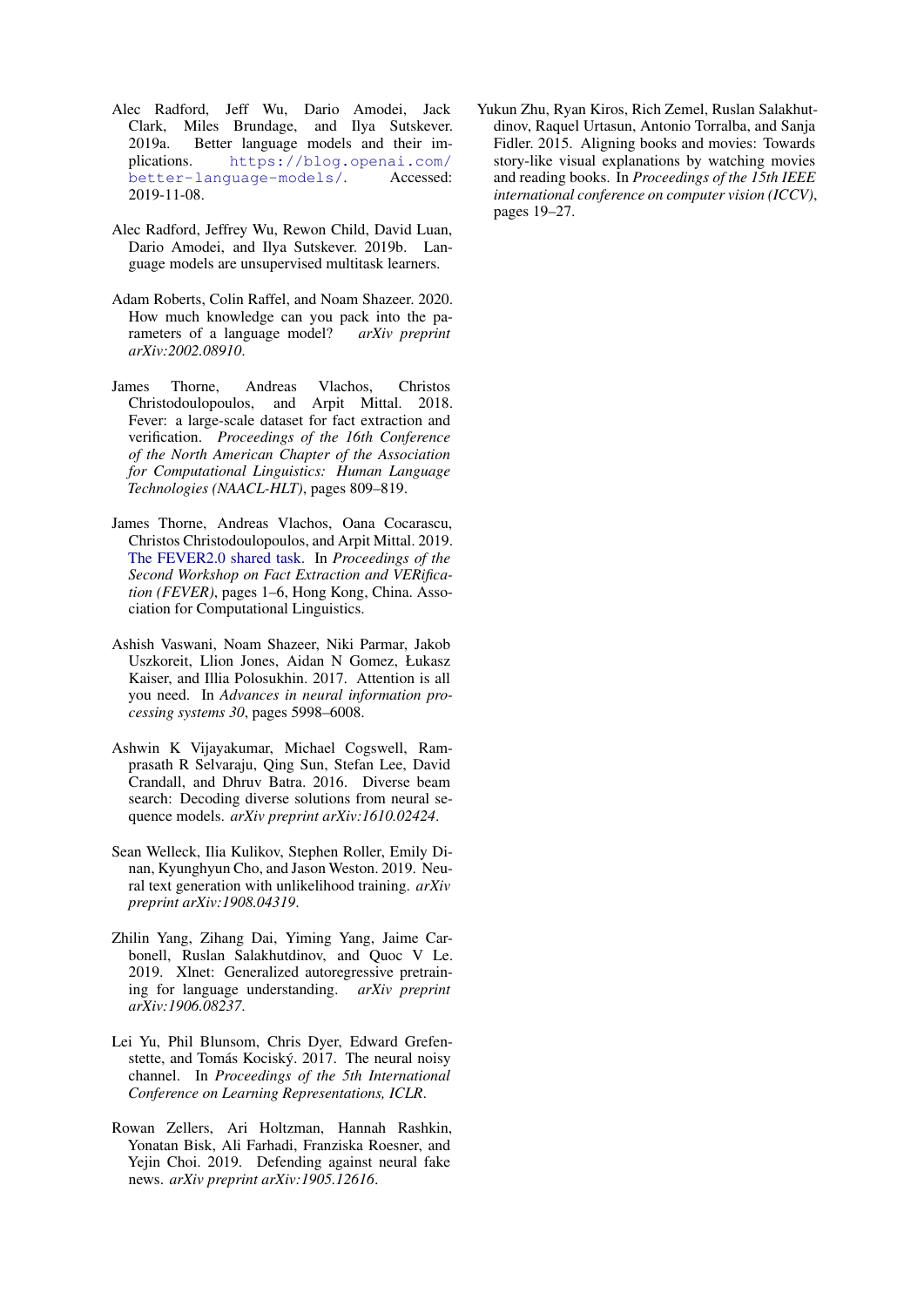| strategy         | best parameters                              |  |  |  |
|------------------|----------------------------------------------|--|--|--|
| top-k            | $k=2$                                        |  |  |  |
| top-p            | $p = 0.4$                                    |  |  |  |
| <b>BS</b>        | beam size $= 15$                             |  |  |  |
| GROUPBS          | $groups = 2$<br>$penalty = 0.2$              |  |  |  |
| <b>SIBLINGBS</b> | $penalty = 0.1$                              |  |  |  |
| <b>DELAYEDBS</b> | $top-k = 100$<br>beam size= $6$ ;<br>$I = 1$ |  |  |  |
| BS <sub>b</sub>  | beam size $=15$<br>blocking order $= 20$     |  |  |  |

Table 3: Best parameters per decoding strategy.

# 8 Appendix

# 8.1 Hyperparameters

We conduct a parameter sweep on the small transformer model on the validation set. The following table shows the configuration for each decoding strategy that leds to the highest USPG score.

## 8.2 Generation Examples

We reported some examples generated with different strategies in table [5.](#page-12-0)

#### 8.3 Other metrics

We explored how decoding strategy affects other dimensions of the generated text. Results are reported in table [4.](#page-11-0) We measure several statistics ovtaer the generated text:

- The average number of distinct sentences for each generated text;
- The average number of named entities in each sentence;
- The average number of tokens in each sentence;
- The average number of conjunctions in the dependency tree of each sentence;

To compute the above metrics, we used *spaCy*. In particular we used its tokenizer to split tokens and sentences, its named entity recognition capability to identify named entities and its dependency parser to count the number of conjunctions.

Furthermore, we analyzed the grammatical correctness of the generated text, counting the success

<span id="page-10-0"></span>

Figure 5: Ablation study over delay length. We report on the x-axis the delay length and on the y-axis the number of distinct supported sentences obtained for each delay length. Horizontal lines represent the value obtained on the validation set using top-k decoding strategy. All the generations were performed on the validation set using the small transformer trained on CCNEWS.

rate of the link-gram parser <sup>[5](#page-0-0)</sup> over the sentences in the generated text.

We also measure the relevance of the generated text against the Wikipedia page that contains the prefix used for the generation. For this purposes, we compute the *tf-idf* score of the generated text and the related Wikipedia page.

### 8.4 Ablation study over delay length

We perform an ablation study to measure how the number of supported sentences generated with DE-LAYEDBS is affected by the delay length. We generated text using the prefixes in the validation set using DELAYEDBS with top-k as sampling strategy and with different delay length. Our hypothesis is that using larger delay length the number of supported sentences in the generated text will become close to the one obtained for top-k. We report the results in figure [5.](#page-10-0) From the figure it is clear that with larger delay length the number of supported sentences is very close to the one obtained with top-k. Moreover, as expected, a short delay length seems to produce a larger number of supported sentences.

<sup>5</sup> https://github.com/opencog/link-grammar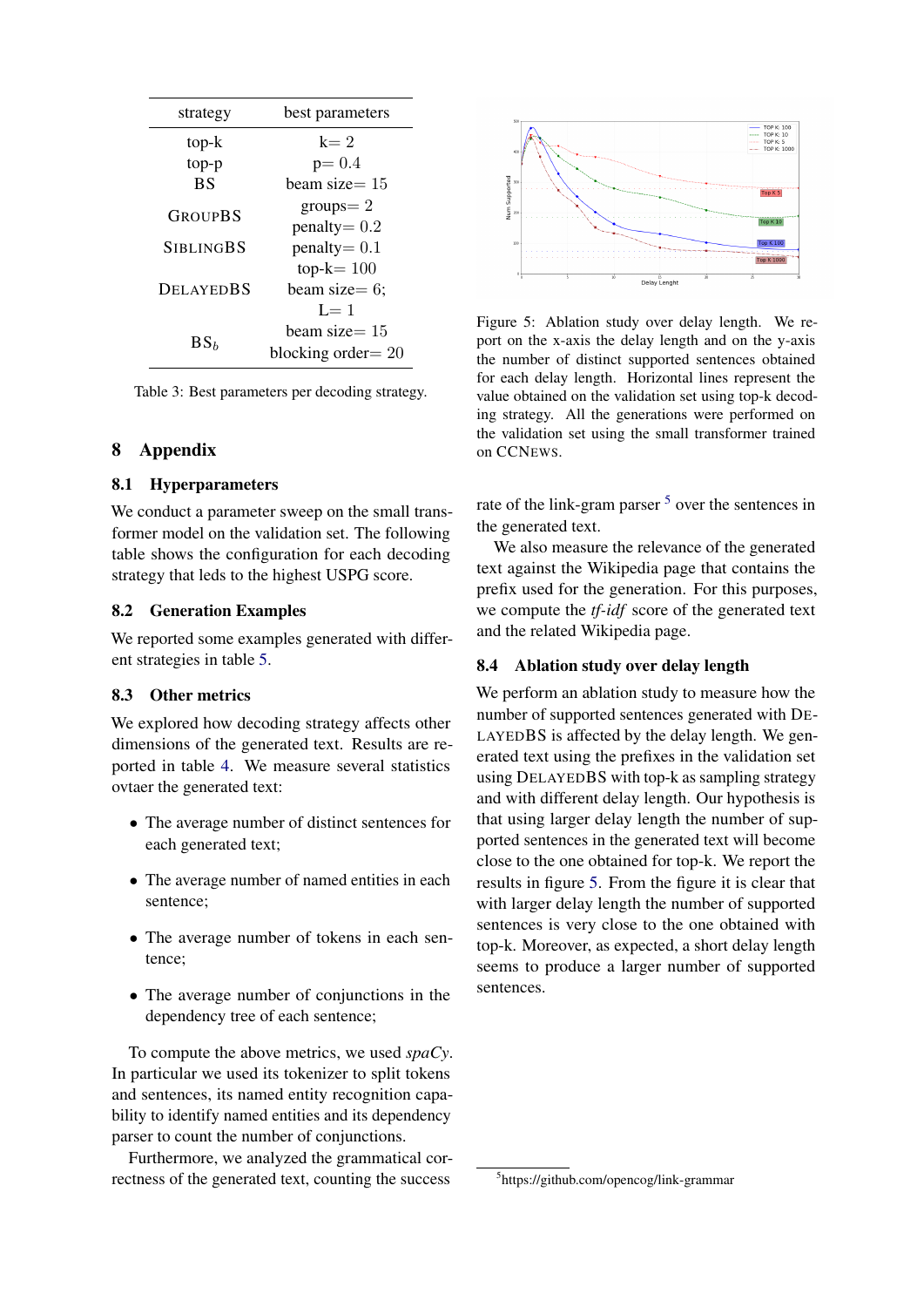<span id="page-11-0"></span>

| strategy               | param                                            | distinct<br>sentences        | #entities                    | #tokens                          | #conj                        | $%$ success<br>link-gram         | tf-idf<br>score                      |
|------------------------|--------------------------------------------------|------------------------------|------------------------------|----------------------------------|------------------------------|----------------------------------|--------------------------------------|
| greedy                 | 1                                                | 2.44                         | 2.02                         | 18.68                            | 1.18                         | 81.30                            | 255.04                               |
| beam                   | 6<br>12                                          | 2.20<br>2.13                 | 2.79<br>3.13                 | 22.71<br>23.72                   | 1.32<br>1.39                 | 74.76<br>71.92                   | 510.17<br>565.97                     |
| search                 | 15                                               | 2.14                         | 3.13                         | 23.51                            | 1.40                         | 72.41                            | 568.96                               |
| top-k                  | $\overline{2}$<br>10<br>100                      | 4.63<br>4.95<br>4.98         | 2.43<br>2.70<br>2.72         | 21.92<br>25.22<br>27.29          | 1.26<br>1.33<br>1.36         | 83.58<br>78.73<br>74.91          | 259.75<br>246.18<br>203.19           |
| top-p                  | 0.1<br>0.3<br>0.7<br>1                           | 2.57<br>3.88<br>4.90<br>4.97 | 2.02<br>2.19<br>2.59<br>2.81 | 18.93<br>19.41<br>23.76<br>28.55 | 1.17<br>1.19<br>1.27<br>1.38 | 81.10<br>85.06<br>79.90<br>70.40 | 251.27<br>238.72<br>215.68<br>162.95 |
| delayed<br>beam search | $5 - 6 - 1$<br>$10-6-1$<br>$100-6-1$<br>1000-6-1 | 3.74<br>3.95<br>4.22<br>4.30 | 3.01<br>3.04<br>3.04<br>3.03 | 23.39<br>23.95<br>24.10<br>24.62 | 1.22<br>1.23<br>1.22<br>1.21 | 77.23<br>77.00<br>76.36<br>76.27 | 401.76<br>406.03<br>399.91<br>397.27 |

Table 4: Analysis of the generated text among different dimensions. We used the prefix in the validation set and the small transformer model trained on CCNEWS to generate the text. Under the column *params* we report hyper parameters for the decoding strategy considered. For DELAYEDBS we we have varied only the parameter for top-k sampling and we used beam size equal to 6 and delay length of 1.